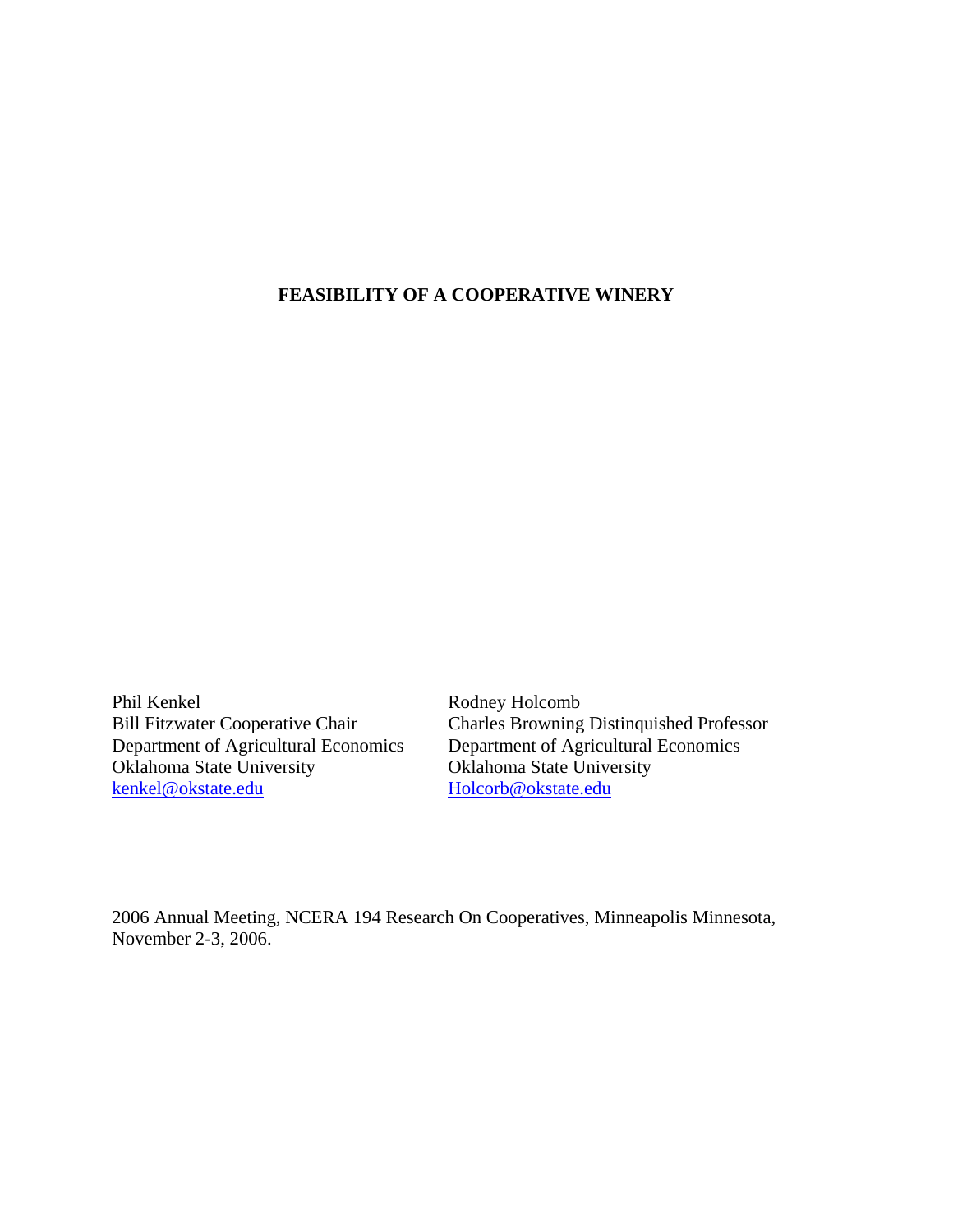# **FEASIBILITY OF A COOPERATIVE WINERY**

# **Background**

In the past decade, the number of wineries in America has more than doubled with approximately 2,700 now in operation. Wineries can be found in all fifty states. The majority are small operations, producing less than 25,000 cases annually. Like many states, Oklahoma at the time of statehood was home to many vineyards and wineries. However, state and federal prohibition laws reduced the commercial wine industry to nonexistent when prohibition, in the form of the 18<sup>th</sup> Amendment to the Constitution of the United States, became effective on January 16, 1919 and was in effect until December 5, 1933.

 Oklahoma and many other states saw little change or growth in the winemaking industry after prohibition was repealed due to a complex system of state regulations regarding the sale and distribution of wine and spirits which limited winemakers to marketing their products solely to wholesalers and distributors. However, the industry began to experience dramatic growth as state legislation was updated to expand the rights of winemakers to include the rights to serve winery samples on site or at festivals and trade shows and to sell directly to customers, retail outlets, and restaurants. Since 1992 when state legislation began to trend towards promoting winemaking in Oklahoma, the numbers of wineries has grown from three to more than 35.

While recent years have proven to be a very exciting time of industry change and growth, there are many challenges facing winery entrepreneurs. The historical lack of commercial winemaking in many states has created a void in technical expertise. A base of experienced winemakers does not exist, and education in enology must be sought in areas with more developed industries. In addition, the companion industry of grape growing is experiencing similar needs for greater viticultural expertise and appropriately trained laborers.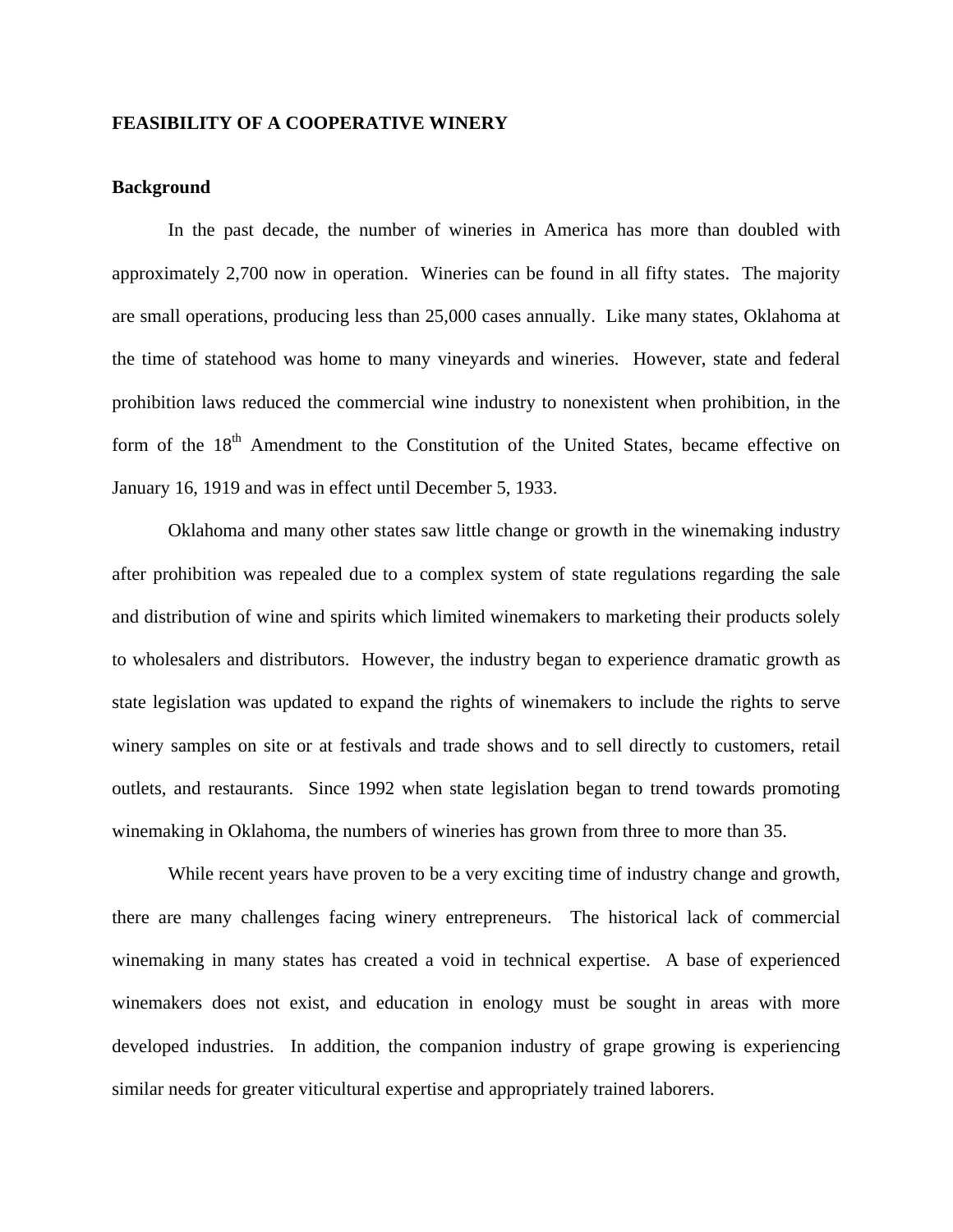Entrepreneurs considering entering the wine manufacturing business are interested in projecting the feasibility of wine operation. A winery is a very capital-intensive enterprise. With the high initial investment and the lagged cash flow associated with the time between the purchase of grapes and initial wine sales, many winery owners are forced to seek outside sources of capital. In non-traditional winemaking areas such as Oklahoma, interested parties may face difficulty in acquiring debt and/or outside equity capital because lenders and investors are unfamiliar with the wine industry. A feasibility assessment and business plan are often a prerequisite for acquiring capital (Kenkel and Holcomb).

## **The Winery Feasibility Template**

The scope of the study is limited to an economic assessment of a "typical" small Oklahoma winery using different structures of cooperative ownership. However, the model used to assess the feasibility of a winery is very flexible and could be adapted to consider other sizes, geographic locations or business structures. Another advantage of the feasibility template, relative to a narrative study, is that the end-user can quickly examine the impact of different capital scenarios, capacity, equipment, wine selections, product prices and other factors on the feasibility of the venture.

 A Microsoft Excel workbook was utilized to develop a feasibility template for analyzing the financial potential of a small winery. The workbook consists of ten worksheets and an introduction to the template. Five of the worksheets require the user to input information about the winery. This information includes input capital structure, winery size and capacity, equipment scheme, business and personnel expenses, raw goods data, and wine product(s) selection. Assumptions of the model and the user-supplied information are then used in financial calculations. Market and expense projections, loan amortization, operations summary, and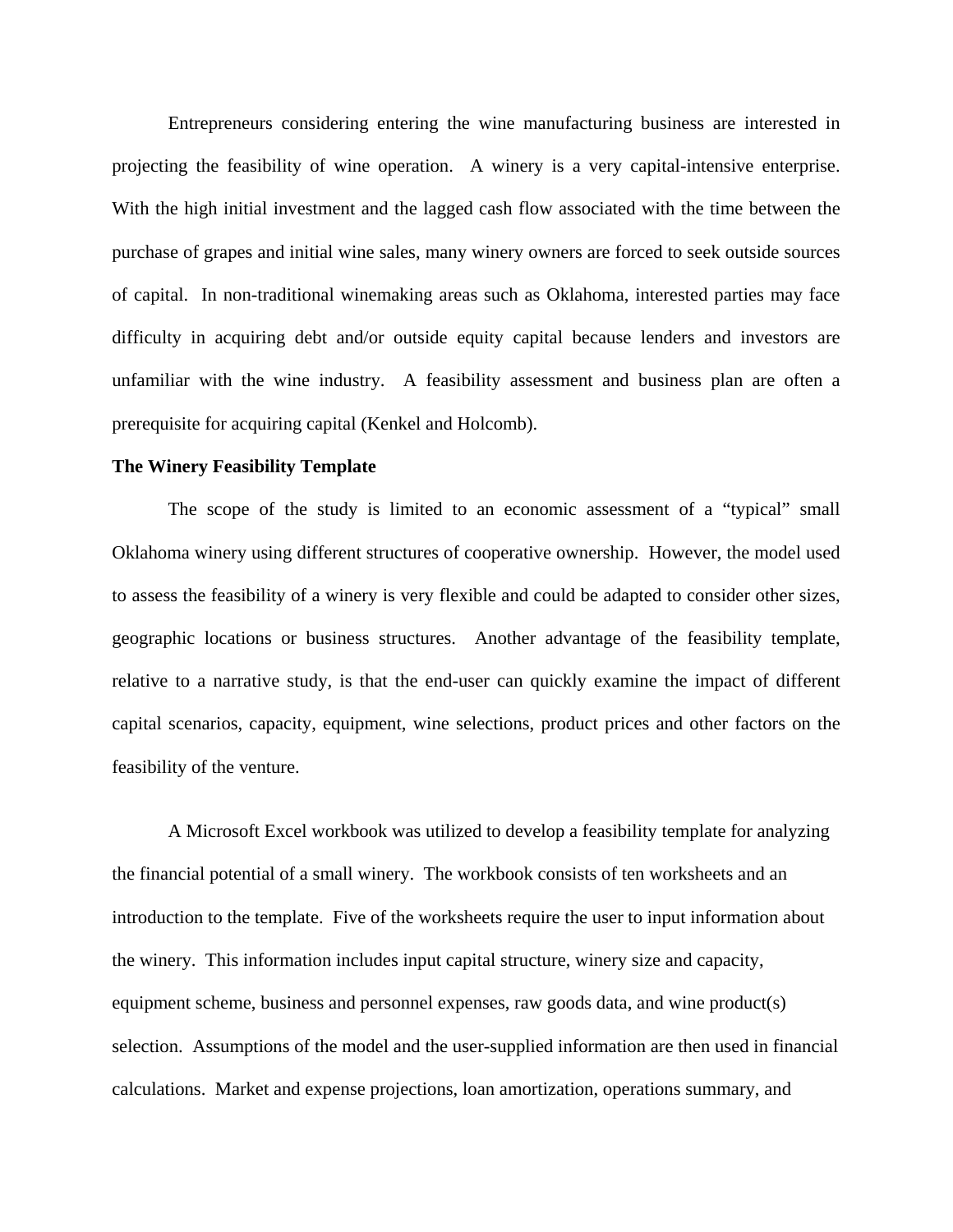return on investments are calculated over a ten-year production horizon. Each of these worksheet is described in more detail.

# Input Capital Structure Information

 Most of the basic financing and business structure information are entered on the "Inputs" worksheet. This information includes the percentage of debt financing, long term and short term interest rates, corporate income tax rates, anticipated inflation rates for sales and for expenses, property tax rates and maintenance costs as a percentage of plant and equipment value and other general information. The costs for the various wine business licenses and fees are also entered on the "Input" worksheet. The variable costs excluding the grape cost are also entered on the "Input" sheet. These include excise taxes and the materials (bottles, corks, labels, and capsules) used in bottling wine

The "Input" worksheet also contains entries relating to the structure, profit distribution and equity system unique to cooperative businesses. Users specify the percentage of earnings retained as unallocated reserves, and distributed as cash patronage, qualified stock patronage and non-qualified stock patronage. The percentage of member business is also selected. The template user can also specify the cooperative structure (open or closed). An equity revolving period must be specified if the open membership structure is selected.

#### Wine Products

The Winery Feasibility template allows the user to select up to 8 wines on the "Wine Products" worksheet. The initial sales volume, sales price, and amount of volume used for samples are specified for each wine. The price of grapes or wine concentrates and the blend used for each product are entered on the "Wine and Grape" worksheet. Information on the cost and useful life of plant and equipment are entered on the "Deprecation" sheet. Personnel information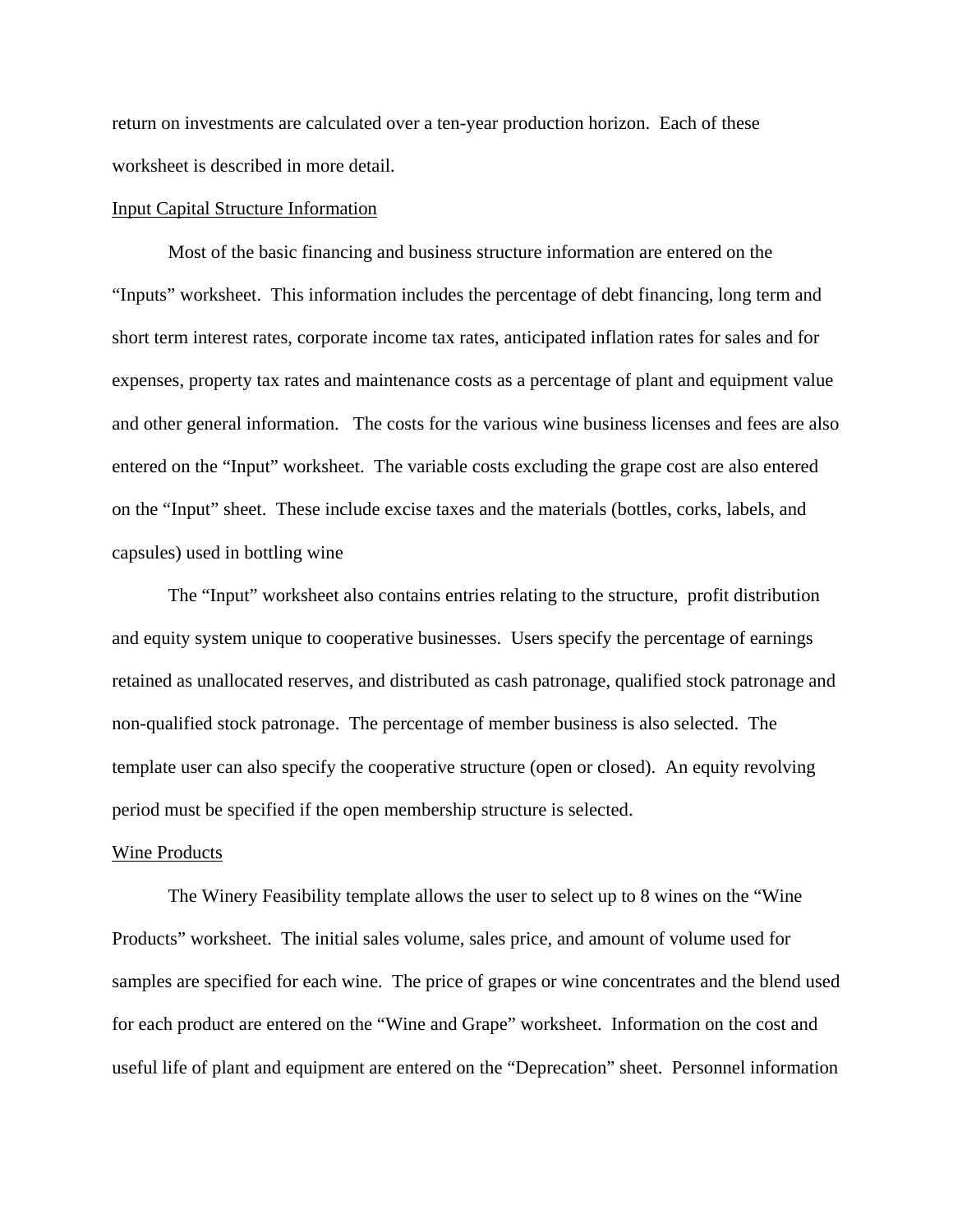including a list of positions, salaries or wage rates for each position and anticipated overtime rates are entered on the "Personnel Expenses" sheet.

## Intermediate Calculations

 The inputted data provides the basis for four worksheets containing intermediate calculations relating to sales margins, depreciation expenses, personnel expenses and loan interest and principle payments. The "Market Projection" worksheet creates a 10 year forecast of sales, variable cost of production and gross margins for the four products identified on the input sheet. The sales and gross margin forecast reflect the sales growth rates that are included in the "Wine Product" sheet.

 The "Depreciation" worksheet calculates annual depreciation expenses for four categories of buildings and equipment. Buildings are depreciated on a straight line basis using a 39 year life and the designated salvage value. Special purpose buildings are depreciated over a 10 year life. Equipment and heavy rolling stock are depreciated over 7 years using MACRS (modified accelerated cost recovery system) while light trucks and vehicles are depreciated over 5 years using MACRS.

 The "Personnel Expense" worksheet allows the user to enter salary, benefit and overtime information for four categories of employees. The sheet can easily be expanded by disabling the protection feature and adding additional listings. The total personnel wage and salary costs, benefit costs and overtime cost flow to the "Operation Summary" worksheet.

 The "Loan Amortization" worksheet calculates annual interest and principle payments for a term loan using the interest rate, loan length and leverage percentage specified in the "Input Values" worksheet. Annual interest costs on working capital are also calculated using the working capital level and short term interest rate specified. The annual total interest expenses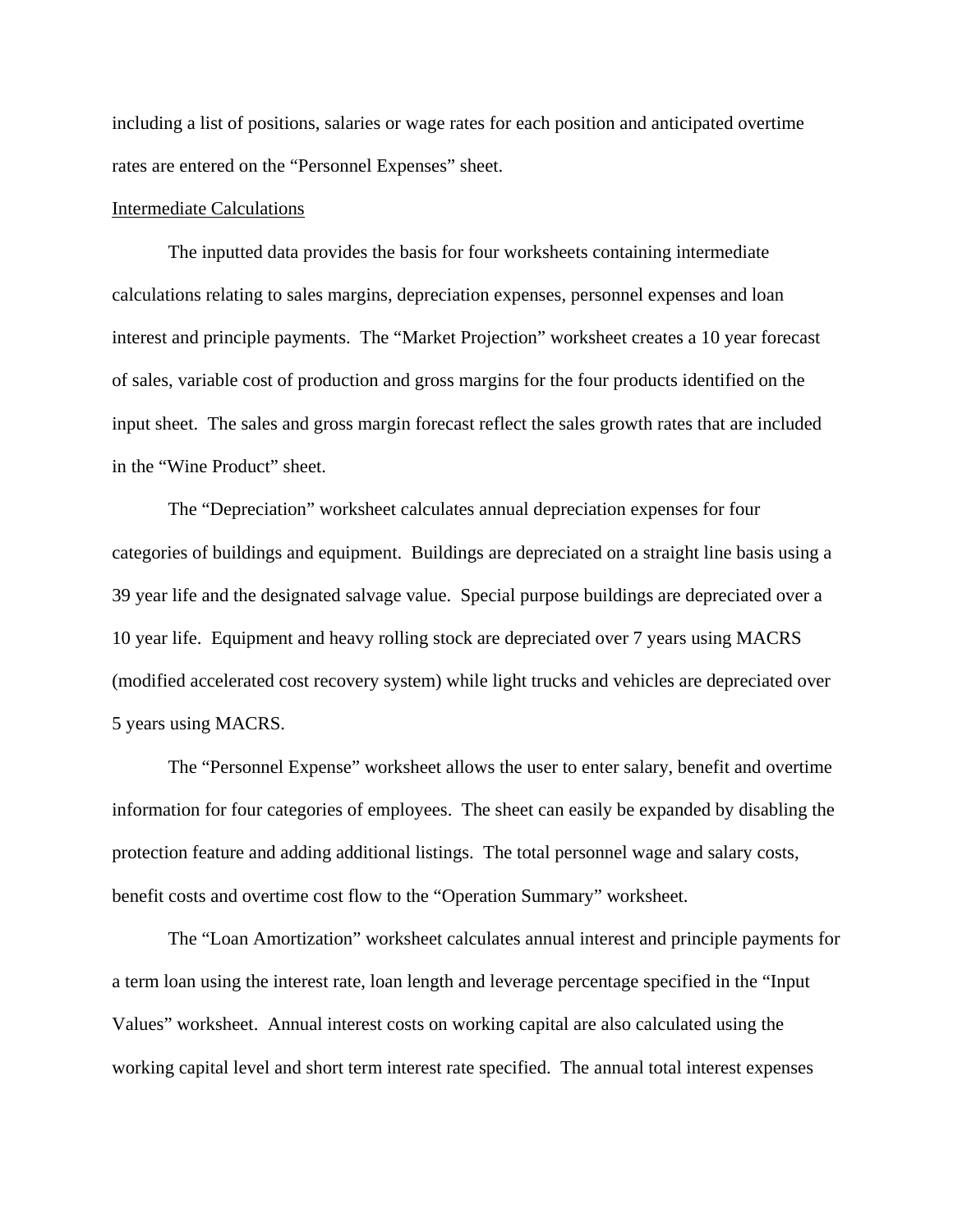flow to the "Expense Projection" worksheet. Loan principle payments also flow to the "Operation Summary" where they are used in calculating annual cash flow from operations. Projected Income and Expense Statements

 The template provides a simple 10 year income and expense statement for the project (on the "Operations Summary" worksheet). The statement summarizes gross sales, variable and fixed expenses, before tax profits, taxes and after tax profits. A simple projection of cash flows from operations is also created by adjusting the annual after tax profits for the cash flow impacts of depreciation expenses (a non-cash expense) and loan principle payments (a cash flow requirement not reflected as an expense).

## **Owners Equity**

The "Owner's Equity" work sheets tracks the initial equity, and the additional qualified and non-qualified equity created through patronage stock dividends and equity revolvements. Information on the revolvement of non-qualified stock fed back to the *profit and loss* worksheet where it impacted the cooperative's taxable income.

# Return on Investment and Feasibility Measures

The "Return on Investment" worksheet summarizes the feasibility of the winery cooperative. The basic feasibility template includes four common feasibility measures: *benefit/cost ratio, internal rate or return, the net present value*, and the *payback period*. While calculations in the "Return on Investment" worksheet are based on the after tax cash flows for the cooperative firm, the "Owners Return" worksheet are based on after tax cash flows received by the cooperative member. For example, the owner's cash flow from a qualified patronage stock dividend would occur in the year the stock was redeemed while the tax effect would be reflected in the year the stock was issued. If the user selected a closed membership cooperative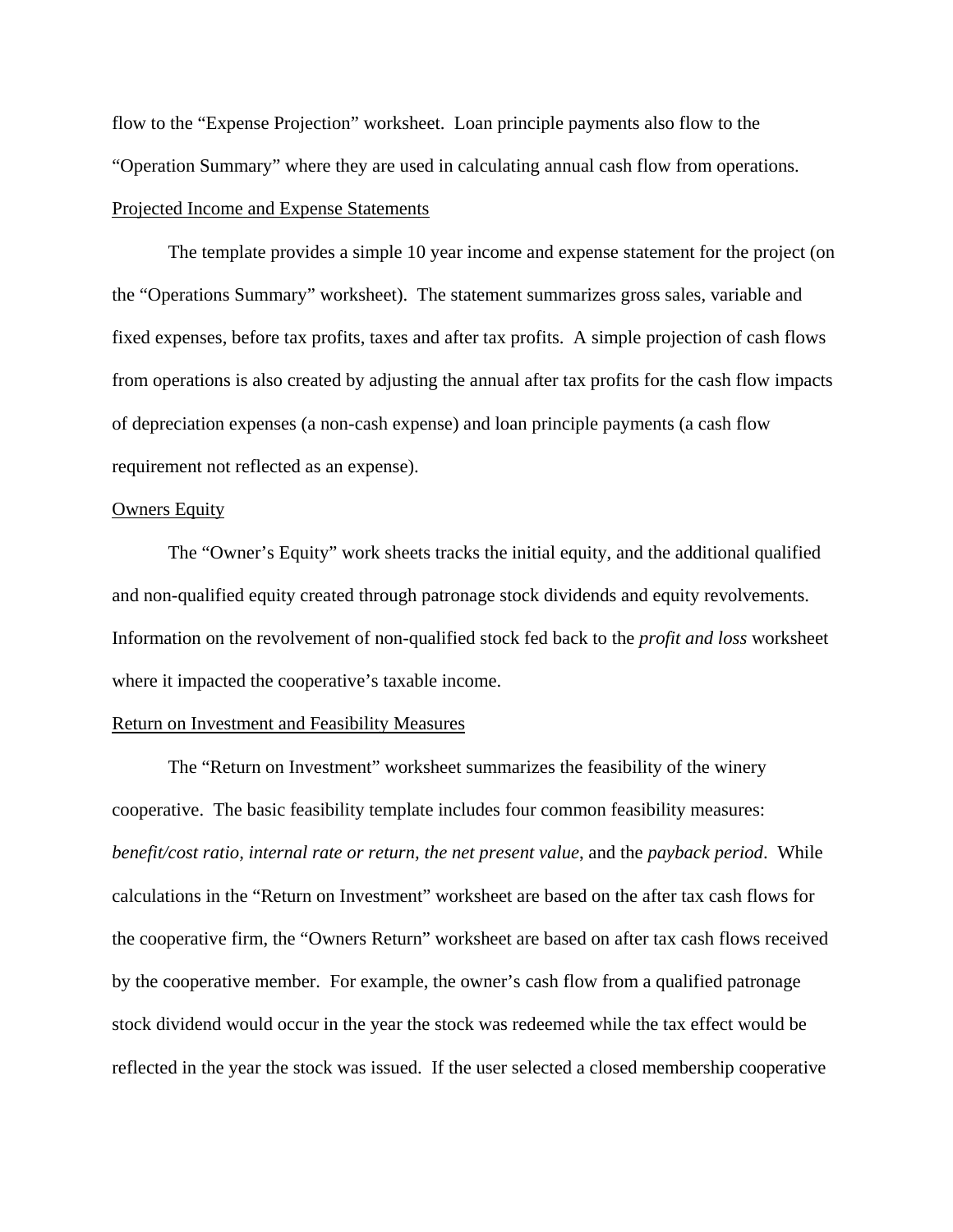the owner's cash flow in the final year of projections (year 10) includes an inflow from the sale of the stock at an estimated market value of five times the average earnings before interest and taxes.

#### Sensitivity Analysis

Another key step in feasibility assessment is determining how the projected profits will be affected by changes in internal and external factors. The feasibility template allows users to analyze the impact of sales volume, sales price, interest rates, raw material costs, energy and utility costs and other assumptions on the profitability of their project.

# **Baseline Assumptions**

The basic financing assumption for the model is a loan for fifty percent of the total cost of the plant, property, and equipment acquired at an interest rate of eight percent for the term of ten years. Working capital was estimated at 10% of annual sales with a short term interest rate of 6%. Property taxes were estimated at 6% of the value of the winery property plant and equipment. Annual maintenance expenses were estimated at 2% of equipment costs. The cooperative's income tax rate was assumed to be thirty percent. An annual inflation rate of one percent was assumed for all expenses including utilities, maintenance, and insurance expenses. A 9% discount rate was used for net present value calculations. Annual business fees were estimated at slightly under \$1,500 while the cost of initial licenses was estimated at \$250.

It is assumed that all wine was packaged in 750 ml glass bottles. This model used an estimate of \$0.60 per bottle, which is based on price quotes for bottles purchased from an Oklahoma City-based supplier and delivered to a winery in central Oklahoma. Both synthetic and natural corks are used in wineries in Oklahoma. Depending on the quality grade, a review of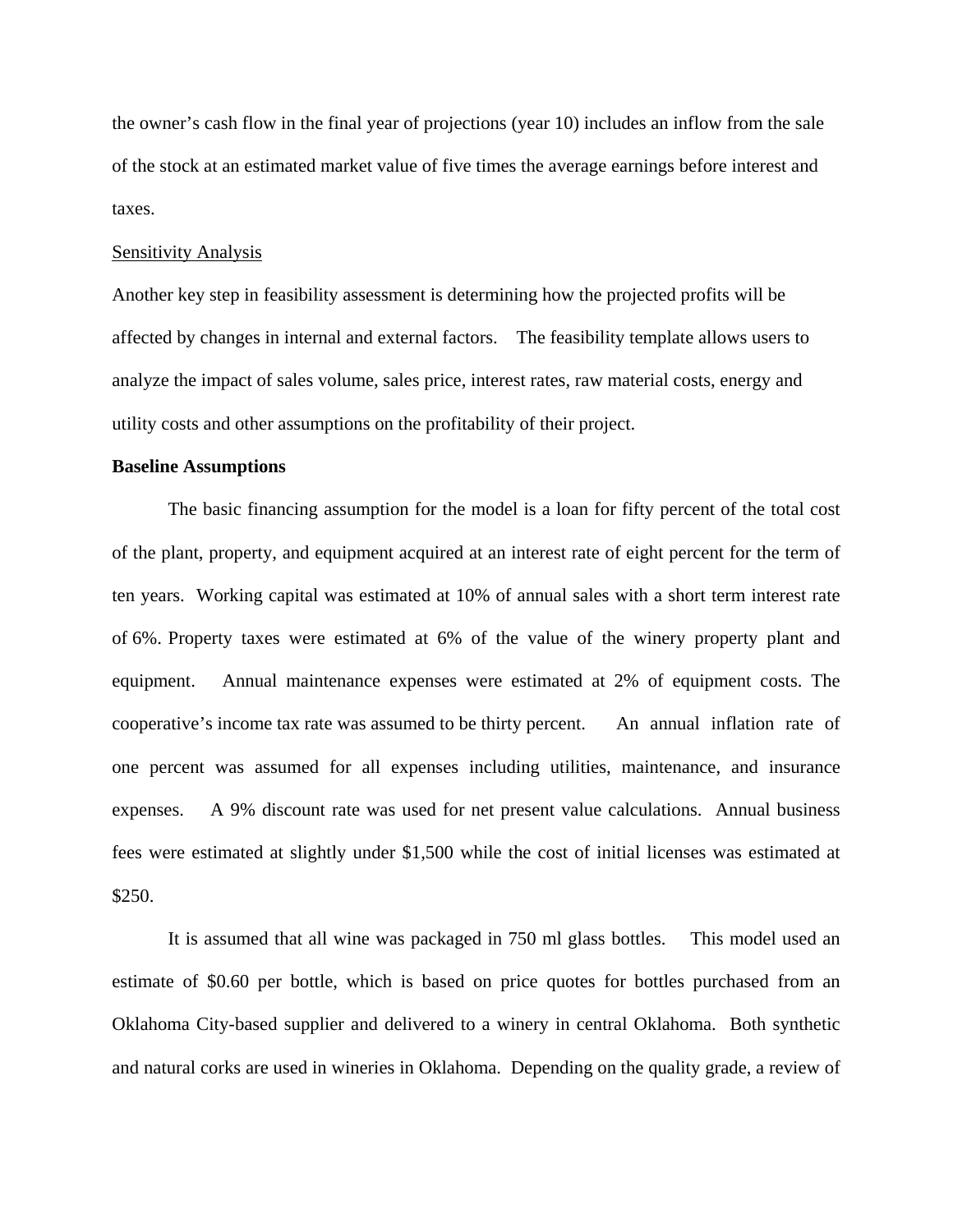regional suppliers indicate a typical range of \$0.10 to \$0.30 per cork for corks of either material purchased in bulk. The \$0.18 used in the model represents the cost of a natural cork of the first grade.

 Label cost was estimated at \$.10/bottle. The cost of self-adhesive labels can vary greatly depending on size, design, and the number of colors used. Capsules come in two styles: PVC shrink wraps and Aluminum foil. Upright/table- mounted versions of the applicators for either style are similarly priced at approximately \$1,100. However, more inexpensive hand-held shrink wrap applicators can be purchased for less than \$200. PVC shrink wraps can be purchased for approximately \$0.05 cents, but Aluminum foil capsules cost twice as much.

 The Oklahoma excise tax on wine is \$0.72 per gallon; therefore, there is a \$0.1425 excise tax per 750 ml bottle. The federal excise tax on table wine is \$1.07 per gallon. However, small producers receive a credit of \$0.90 which yields an effective federal excise tax rate of \$0.17 per gallon, or approximately \$0.0337 per bottle.

#### Production Equipment

To maintain a certain level of quality in the production process and to ensure adherence to food and beverage processing regulations, stainless steel products should be used when possible. Unless a vintner is purchasing fruit which has already been crushed and destemmed, equipment associated with these activities will be required. A stainless steel crusher/destemmer with a must pump and the capacity of 3.5 tons per hour was included in this model at the price of \$1,735 (St. Patrick's of Texas). Presses come in an array of styles, but small wineries can utilize bladder presses (Dillon et al.). These are vertical basket presses with an internal bladder, which is inflated with water to press the grapes against the basket. Metz suggests small wineries using two presses, allowing the winery to operate one while emptying and refilling the other. This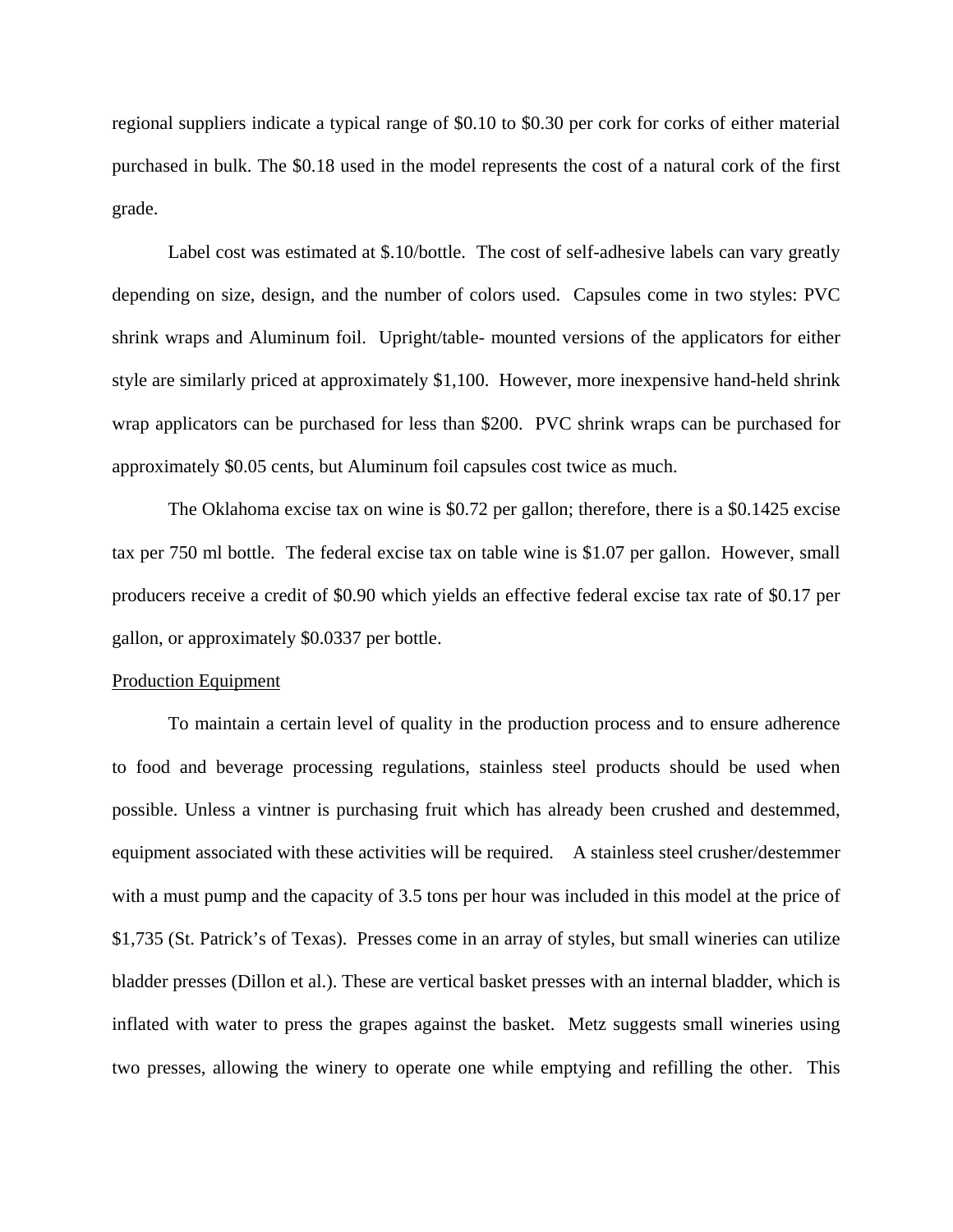baseline estimates reflected an eighty-five gallon bladder press with a wooden basket at the price of \$2,695 (St. Patrick's of Texas).

Any winery will have to have the ability to pump both wine and must, and it is assumed in this model that two different pumps will be utilized. Both pumps are positive displacement pumps and have hydraulic transmissions for variable speed control. The primary difference between the two pumps is the size of the outlets and accompanying accessories of 1.5 inches and 2.5 inches for the wine/juice and must pump, respectively. These pumps respectively cost \$1,725 and \$2,625.

For a winery of this size, Vine suggests a plate-and-frame filter may be the best choice and Dillion et al. states small wineries can use the less expensive cartridge filters. A plate-andframe filter with twenty-by-twenty centimeter plates was chosen for this model. The price for this filter was also taken from St. Patrick's of Texas, along with \$200 for miscellaneous filter accessories. Additionally, the cost of fifty feet of hose of both pump outlet sizes was included (St. Patrick's of Texas). The production equipment used in the baseline assumption are summarized in Table 1.

| Equipment                                           | Value       |
|-----------------------------------------------------|-------------|
| Stainless Steel, 3.5 ton/hr Crusher/Destemmer       | \$1,735.00  |
| 85 Gal Wooden Basket Bladder Press                  | \$2,695.00  |
| Various-speed, Hydraulic Must Pump with 2.5" Outlet | \$2,625.00  |
| Various-speed, Hydraulic Must Pump with 1.5" Outlet | \$1,725.00  |
| 20*20 Plate and Frame Filter                        | \$1,375.00  |
| <b>Various Filter Accessories</b>                   | \$200.00    |
| 50 ft of 2.5" and 1.5" Hose                         | \$625.00    |
| Total                                               | \$10,980.00 |

Table 1 Production Equipment Costs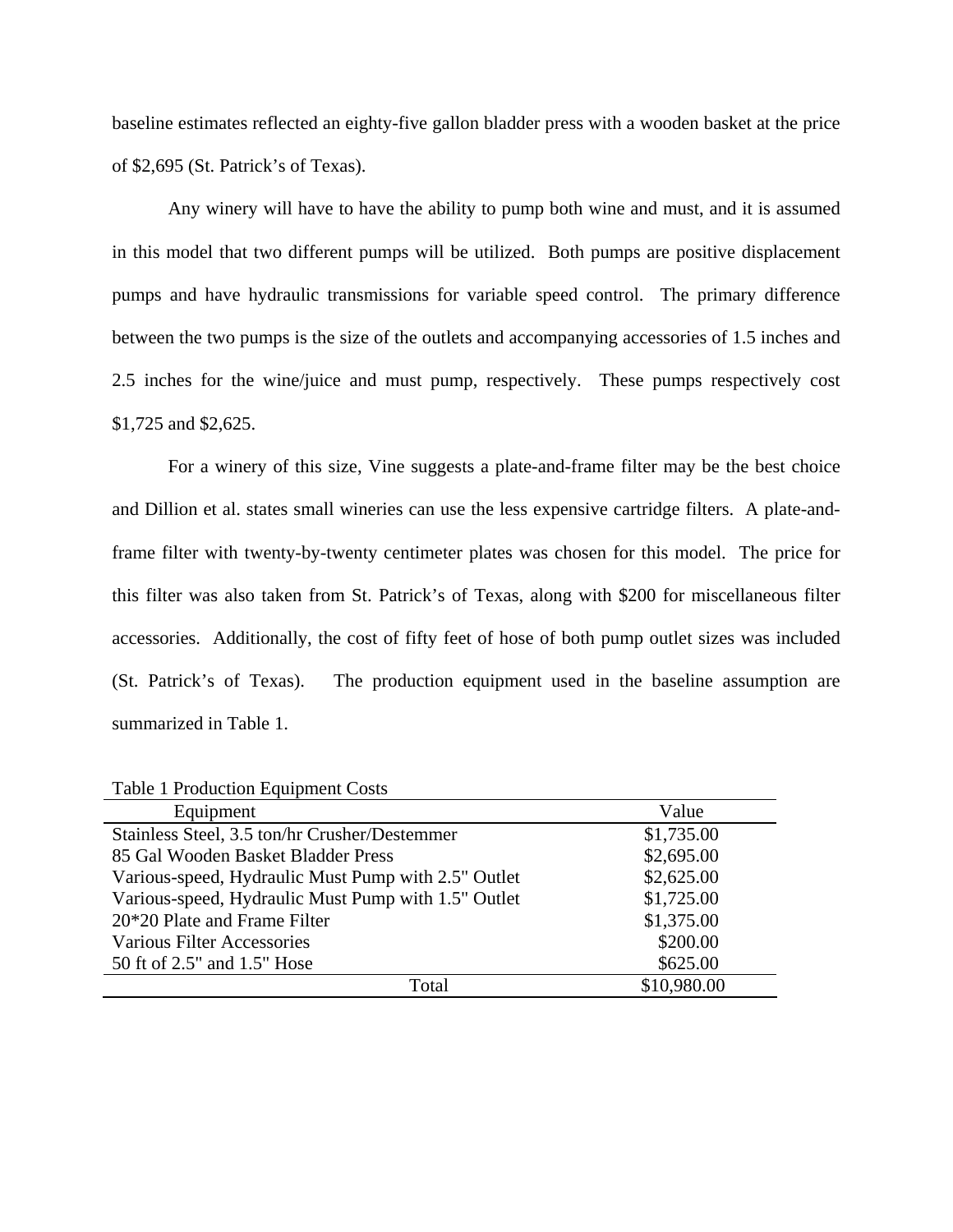# Storage Equipment

A 5,000 gallon winery could use an almost innumerable combination of varying styles and sizes of tanks to attain its capacity goal. Planning is especially critical in this step of the winery design and a winery operator must consider what kinds of wine to make, how much of each to produce, and what other storage containers will be utilized.

Containers made of several kinds of materials are employed in making wine. Wood, plastic, cement, glass, and steel containers are all options; however, stainless steel is becoming a more predominant choice for wine making as it is easy to clean and maintain, and does not directly influence the flavor of the wine.

For purposes of simplicity, this model assumes ten stainless steel tanks, 530 gallons each, are utilized. Sloped-bottom, variable capacity tanks, mounted on legs and encased in cooling jackets, were chosen due to their flexibility of use and suitability for fermenting, processing, storing, and blending wine. The sloped bottom allows for ease of cleaning, and the cooling jackets eliminate the need to house the tanks in a refrigeration unit. Mounting tanks on legs, instead of concrete bases, allow a new winery to modify the layout as changes or growth in production necessitate. (Vine)

Estimates for the prices of tanks with these parameters were based on a quote from St. Patrick's of Texas, a winery supplier located in Austin, Texas. Ten stainless steel drums were also included for additional storage, at a price of fifty-five dollars each (Cowie Wine Cellars). Wooden cooperage is historically tied to wine making and still holds romantic significance to wine makers and consumers. However, it should be noted that wood is more complicated to use, requiring additional knowledge and skill to properly care for barrels or kegs and attain the desired effect upon the wine.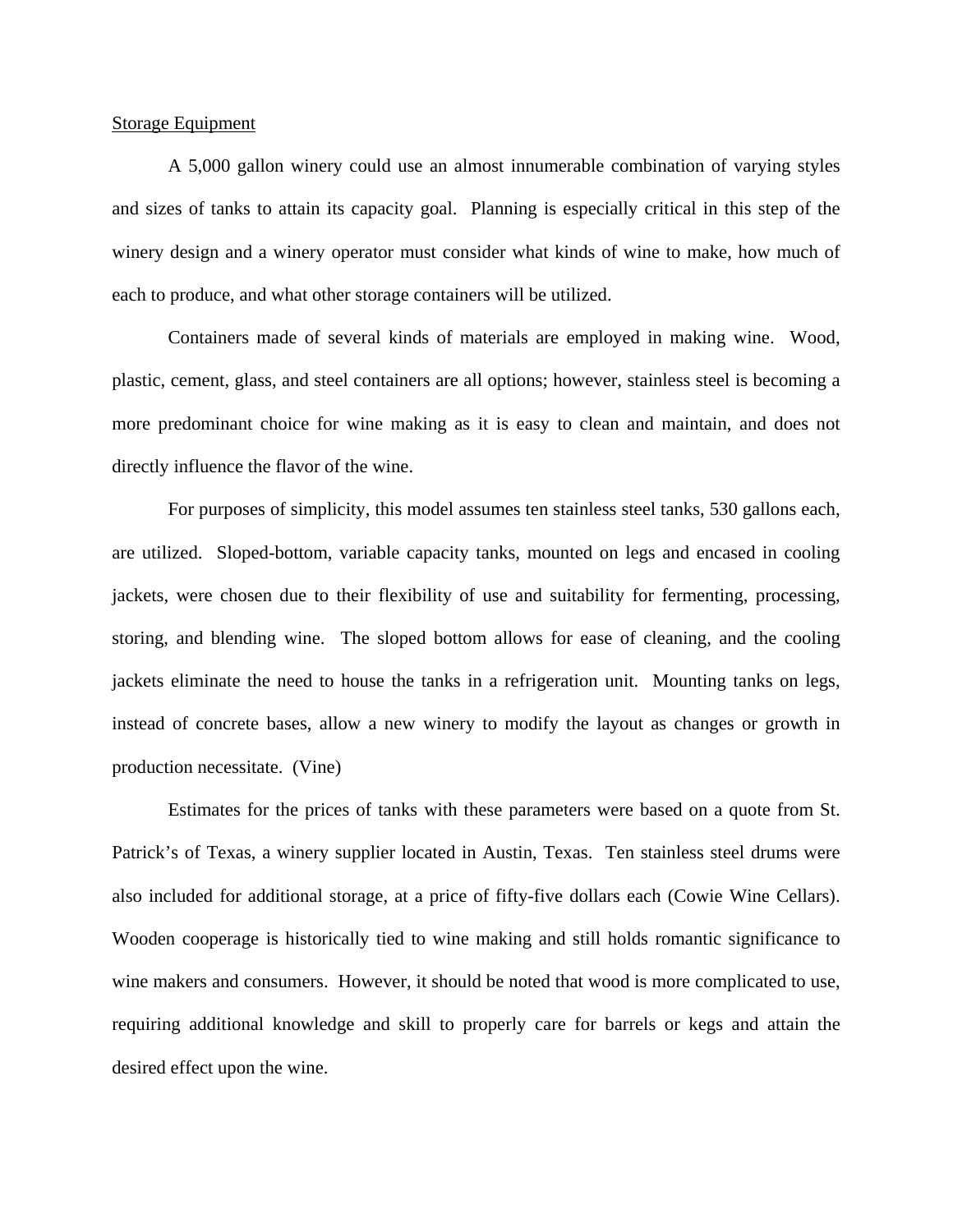Plastic containers certainly have appeal as a storage choice due to their availability and inexpensive cost. However, plastics can affect wine in a negative way by allowing light and/or oxygen to pass into the container, as well as directly adding 'off' flavors of the plastic itself (Boulton). Due to these reasons, both Vine and Boulton suggest only using plastic containers for short-term storage. The model assumes several food grade plastic drums, at a price of \$10.00 each, will be used for processing and short-term storage (Cowie Wine Cellars).

Due to the ease of cleaning and maintenance and lack of direct effects on flavoring, one might also consider glass containers for storage. Again, flexibility and ease in handling is important to small wineries which will not have the space or equipment for handling very large storage containers. Vine suggests five-gallon glass carboys for small wineries as a filled carboy of this size would weigh approximately fifty pounds. (Vine) This model includes five threegallon and ten five-gallon glass carboys, with prices of \$15.50 and \$19.50 each (Cowie Wine Cellars).

| Container                     | Value of   | Quantity | Value       |
|-------------------------------|------------|----------|-------------|
|                               | Each       |          |             |
| 530 Gal Stainless Steel Tanks | \$4,995.00 | 10       | \$49,950.00 |
| 3 Gal Glass Carboy            | \$15.50    | 5        | \$77.50     |
| 5 Gal Glass Carboy            | \$19.50    | 10       | \$195.00    |
| 55 Gal Stainless Steel Drums  | \$55.00    | 10       | \$550.00    |
| 55 Gal Plastic Drums          | \$10.00    | 15       | \$150.00    |
|                               |            | Total    | \$50,923.00 |

Table 2: Storage Equipment

# Bottling and Packaging Equipment

 As the winemaker prepares to bottle the finished wine, the bottles are prepared for use with a thorough cleaning and rinsing. Bottle washing accessories and bottle trees for drying are included in the miscellaneous supplies of the winery. Vine and Price et al (1993) both state stainless steel manual fillers are adequate for a winery of this size. A manual bench model four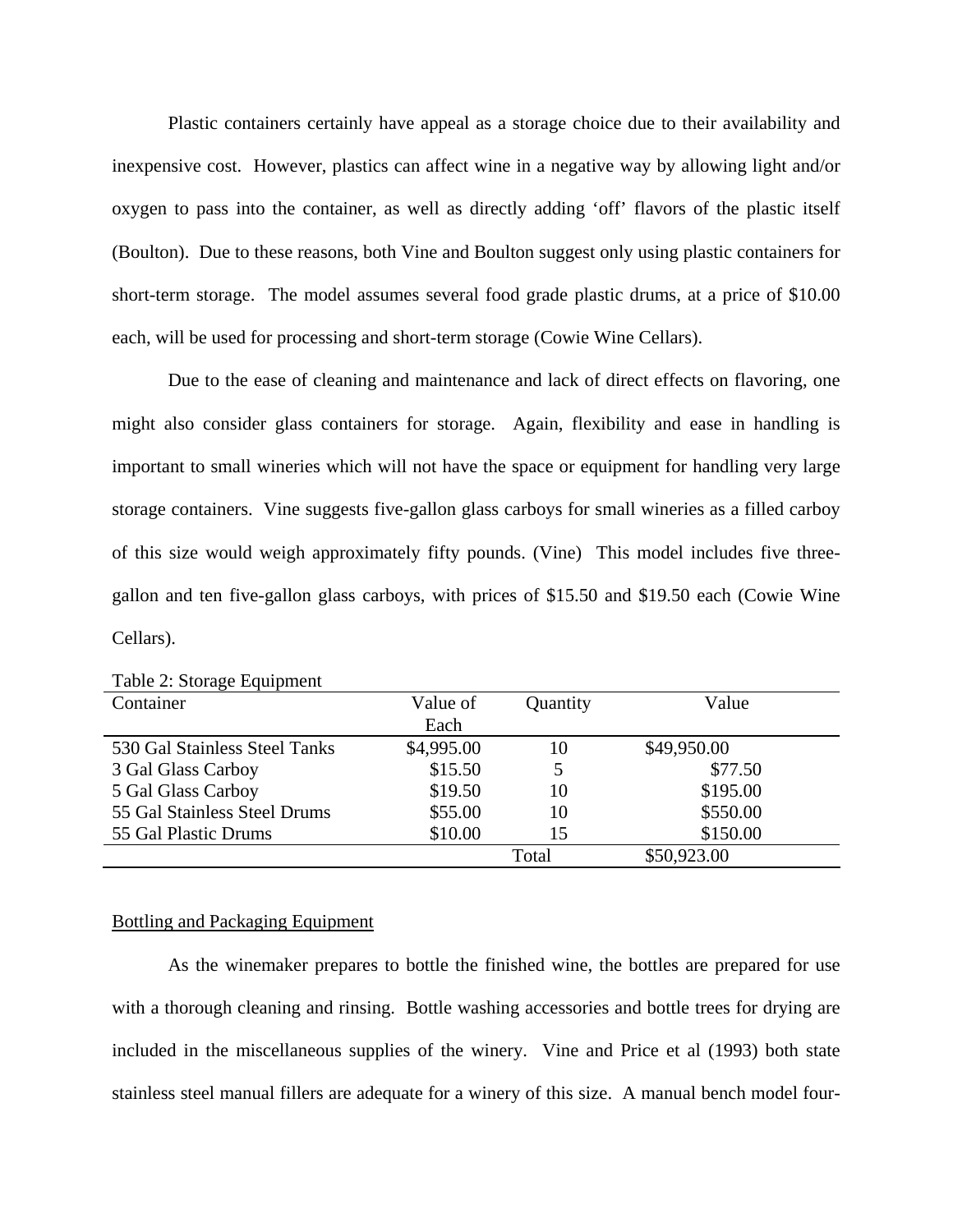spout stainless steel filler with the capacity to fill four hundred to six hundred bottles per hour is included in the model at the cost of \$1,150 (St. Patrick's of Texas). This model assumes bottles will be sealed with corks instead of screw caps; therefore, a corker is needed in the bottling process. Depending on size, expected growth, and labor resources, a winery may choose to use a manual or semiautomatic corker. Semiautomatic corkers can cost several thousand dollars, and manual corkers cost significantly less. The model includes a manual Portuguese floor corker at a cost of \$69.50.

 Wineries may choose to apply self-adhesive labels manually to eliminate the need for a labeling machine. However, to insure a uniform and professional application of labels, a semiautomatic labeler was included in this model. A labeler costing \$3,395 can apply both front and back labels on up to six hundred bottles per hour (St. Patrick's of Texas). To complete the packaging process, a capsule is typically placed over the mouth of the bottle. The two major categories of capsules are foil and PVC shrink wrap. PVC shrink wrap capsules were chosen for this model because ease of application and the lower cost of shrink wrap capsules may be appealing to small wineries. An upright table-mounted heat shrink applicator can be purchased for \$995 (St. Patrick's of Texas).

|  | Table 3: Bottling and Packaging Equipment |  |  |
|--|-------------------------------------------|--|--|
|  |                                           |  |  |

| Equipment                             |       | Value      |
|---------------------------------------|-------|------------|
| 4 Spout Gravity-fed Manual Filler     |       | \$1,150.00 |
| Manual Portuguese Floor Corker        |       | \$69.50    |
| <b>MEP Semiautomatic Labeler</b>      |       | \$3,395.00 |
| <b>Upright Heat Shrink Applicator</b> |       | \$995.00   |
|                                       | Total | \$5,609.50 |

#### Tasting Room Equipment

 Vine et al recommend the style and design of the tasting room should reflect the image and style of the winery. Wineries have a wide range of stemware styles from which to choose.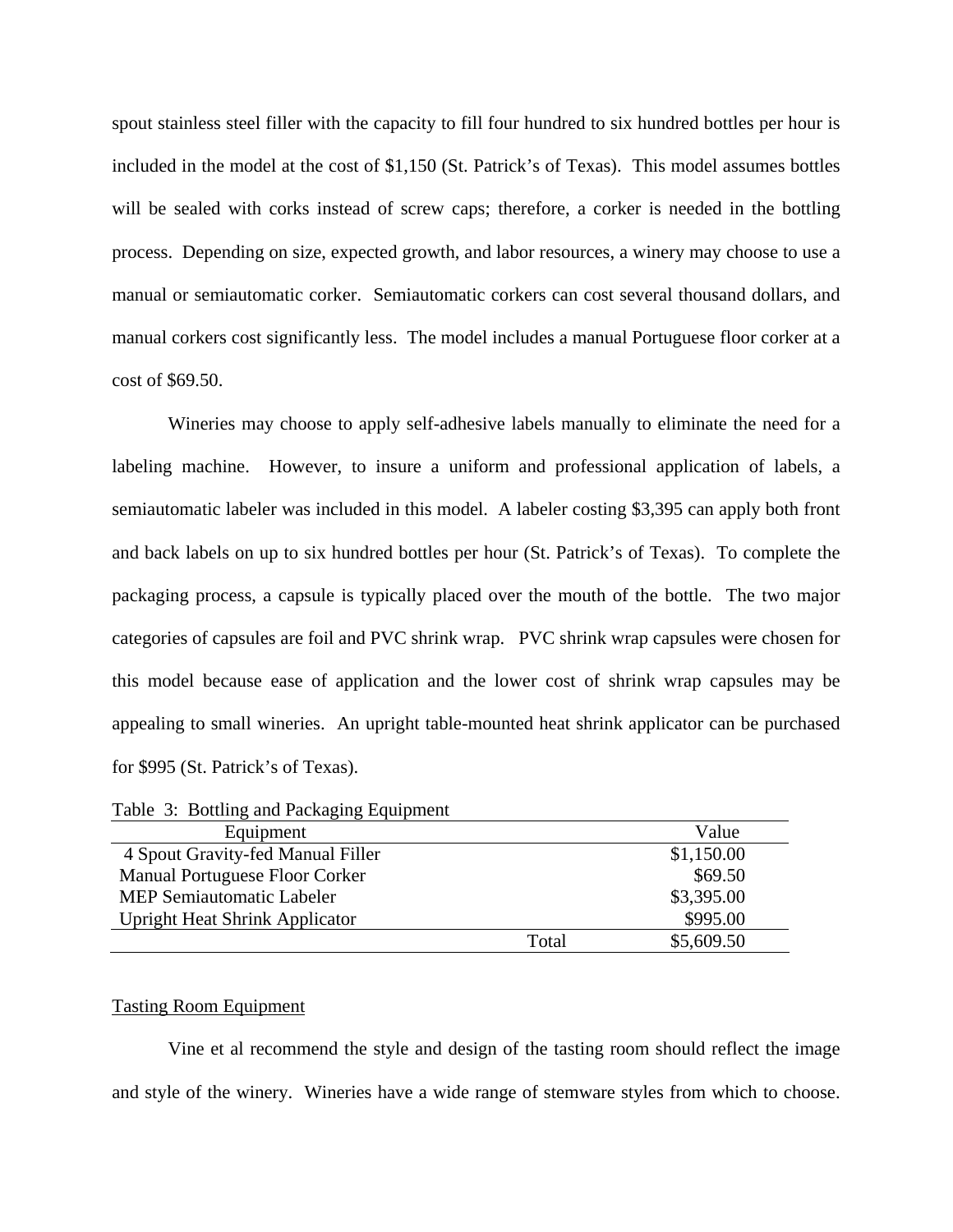Vine et al recommends the use of tulip-shaped glass stemware for the sampling of table wines. On this basis, a 6.5 ounce wine glass was selected at a price of \$141.84 per 36-piece case. It was assumed approximately one hundred glasses would provide enough stemware to meet the demand of a constant supply of clean glasses for tastings while not overburdening a small winery with excessive need for storage space.

 A table mounted cork remover was included because this would allow tasting room personnel to open all bottles of wine in front of the customers with an easy and efficient manner. A computer and printer in the tasting room can serve both as a company tool to track sales and inventory and as the cash register. A quality printer can be used to print receipts and can additionally serve as the copier and fax machine for the winery. A desktop computer configured for a small business and an all-in-one printer were chosen at the approximate costs of \$1,204 and \$256, respectively.

 A dishwasher is necessary to clean glasses and any other dishes, and a refrigerator is needed to keep chilled wines readily available. A winery might consider the needed capacity, style of the tasting room, size limitations, and noise reduction along with the price of the appliance. The prices a twenty-four inch stainless steel dishwasher and a wine refrigerator were taken from a local Sears® store. Again, there is an almost limitless choice for wineries, and the selections made here reflect basic models from a company available in many areas.

| Equipment                                        |       | Value      |
|--------------------------------------------------|-------|------------|
| 3 Cases (36 each) Glass Stemware                 |       | \$425.00   |
| <b>Bench Model Cork Remover</b>                  |       | \$60.00    |
| <b>Workstation Configured for Small Business</b> |       | \$1,204.00 |
| All-in-One Printer                               |       | \$256.00   |
| 24" Dishwasher                                   |       | \$550.00   |
| 48-Bottle Wine Cellar Refrigerator               |       | \$330.00   |
| Furnishings/Decorations                          |       | \$1,000.00 |
|                                                  | Total | \$3,825.00 |

Table 4. Tasting Room Equipment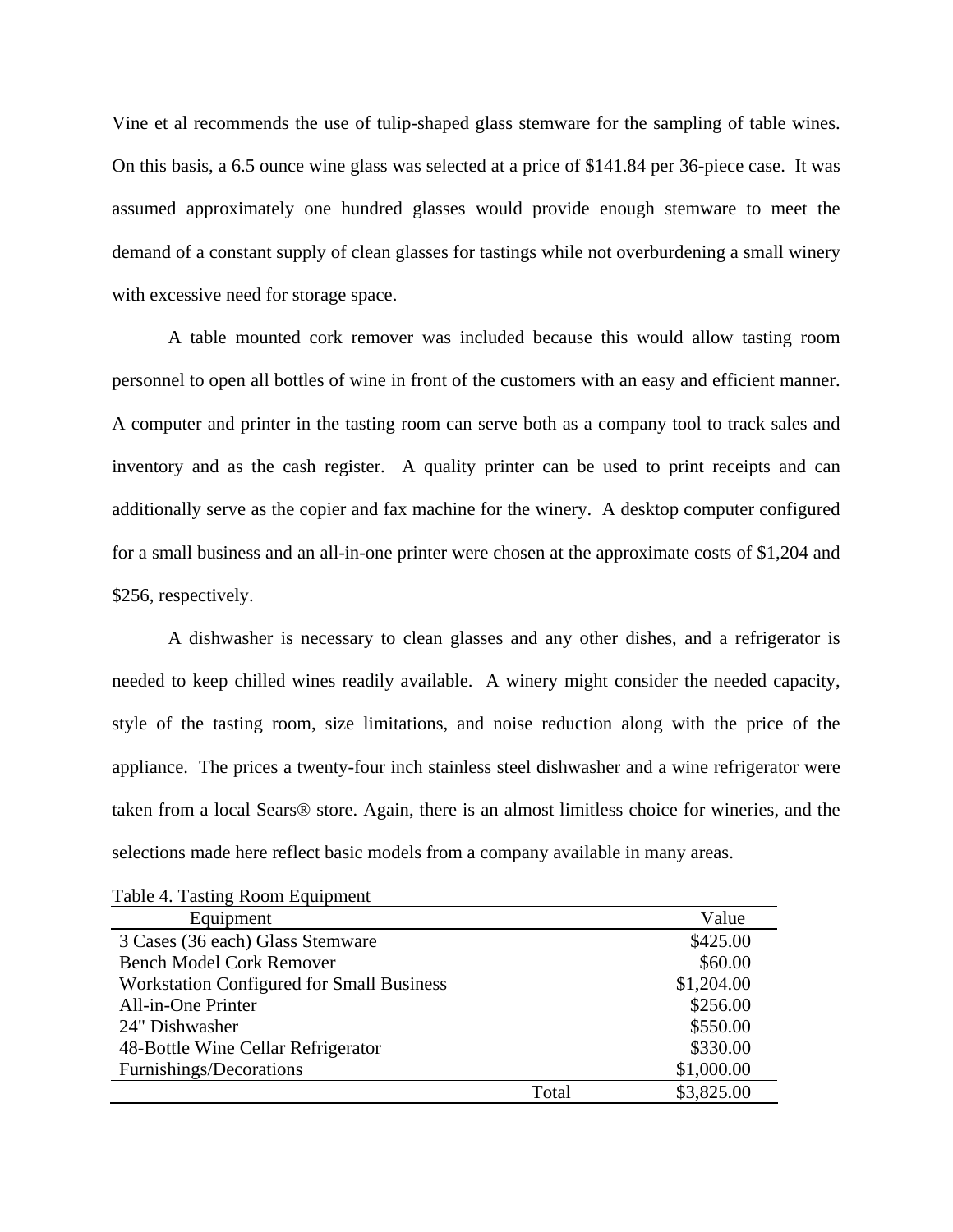# Office Equipment

 Office equipment was estimated at slightly under \$2,000. . The prices for the chairs and file cabinets were obtained from a local Staples® store. Two leather office chairs are \$70 each, and two twenty-five inch four-drawer letter-size file cabinets are \$129 each. A desktop computer, identical to the one used in the tasting room, is \$1,204. An executive style desk available from Wal-Mart® is \$319.

|  |  | Table5: Office Furniture and Equipment |  |  |  |
|--|--|----------------------------------------|--|--|--|
|--|--|----------------------------------------|--|--|--|

| Equipment                    |       | Value      |
|------------------------------|-------|------------|
| Desk                         |       | \$319.00   |
| 2 Chairs                     |       | \$140.00   |
| <b>Computer and Software</b> |       | \$1,204.00 |
| <b>File Cabinets</b>         |       | \$258.00   |
|                              | Total | \$1,921.00 |

# Plant, Property, Equipment, and Land

The total equipment cost of the winery and tasting room is \$71,494.00, and this is the figure used for calculating depreciation. Installation costs can be estimated from a percentage of the equipment cost. In this case, the cost of installation is assumed to be one hundred percent of the equipment cost. The total equipment cost of \$142,988.00 is incorporated into the total cost of plant, property, and equipment and is used in calculating capital investment and returns.

| Table 6: Total Equipment Cost and Installation |              |
|------------------------------------------------|--------------|
| <b>Production Equipment</b>                    | \$10,980.00  |
| <b>Laboratory Equipment</b>                    | \$700.00     |
| Storage Equipment                              | \$50,923.00  |
| Packaging/Bottling Equipment                   | \$5,609.50   |
| <b>Tasting Room Equipment</b>                  | \$3,825.00   |
| Office Furniture and Equipment                 | \$1,921.00   |
| <b>Equipment Cost</b>                          | \$74,023.00  |
| Installation                                   | \$74,023.00  |
| <b>Total Equipment Cost</b>                    | \$148,046.00 |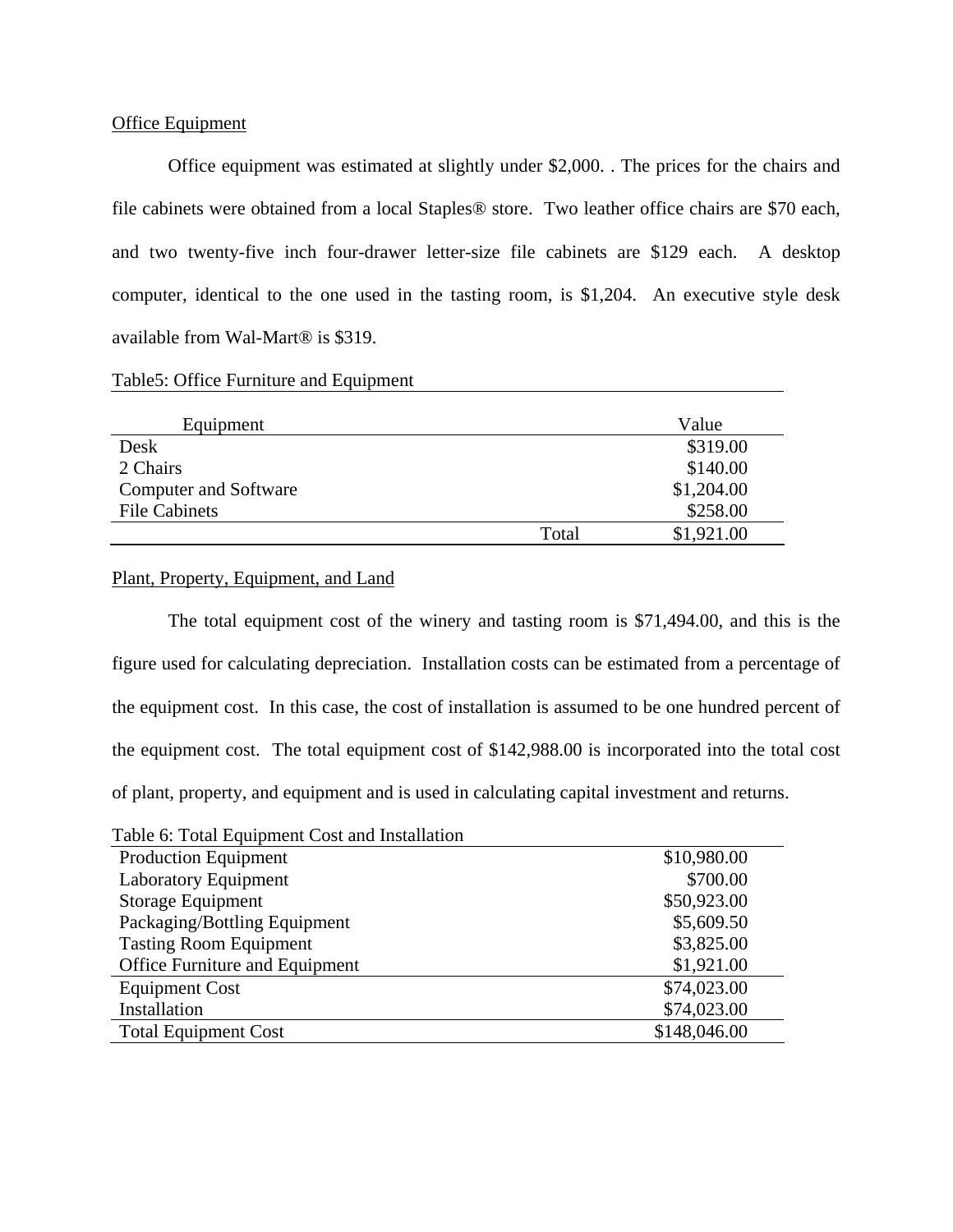It is assumed two acres of land would be adequate for the winery and tasting room facilities and the accompanying parking area. Because land values vary greatly depending on location, a price of \$1,000.00 per acre is assumed. Some wineries may have substantially more property if they operate their own vineyard, but this model is concerned only with the winery operations and does not include vineyard considerations.

 If one travels to various Oklahoma wineries, very different styles of building are encountered. A winery entrepreneur may choose to construct a new building or modify an existing structure. Old barns, farmhouses, schools, and churches have all been converted into wineries in Oklahoma. Because the construction or remodeling cost of a winery can vary so greatly, this model relies on a previous work for an estimate of the cost of a winery/tasting room facility. Price et al (1993) estimated the cost of a five thousand gallon winery structure of 2,400 square feet to be \$74,000. Adjusting this price for year and location using the 1999 RS Means indices for commercial construction, the cost of a small winery in Oklahoma is \$35.92 per square foot. For the hypothetical winery of two thousand square feet, the cost of construction would be \$71,844.66.

| Table 7: Value of Plant, Property, Equipment and Land |       |              |
|-------------------------------------------------------|-------|--------------|
| Plant, Property, and Equipment                        |       | \$222,987.00 |
| Land                                                  |       | \$2,000.00   |
|                                                       | Total | \$224,987.00 |

### **Results**

The projected sales, expenses, profitability and cash flow of the winery operation under the baseline assumptions is provided in Table 8. The winery had projected sales of slightly over \$317,00 with before patronage profits of \$103,332. The wineries cash flow was projected at \$35,693. The winery cooperative had a projected internal rate of return of over 46% (Table 9).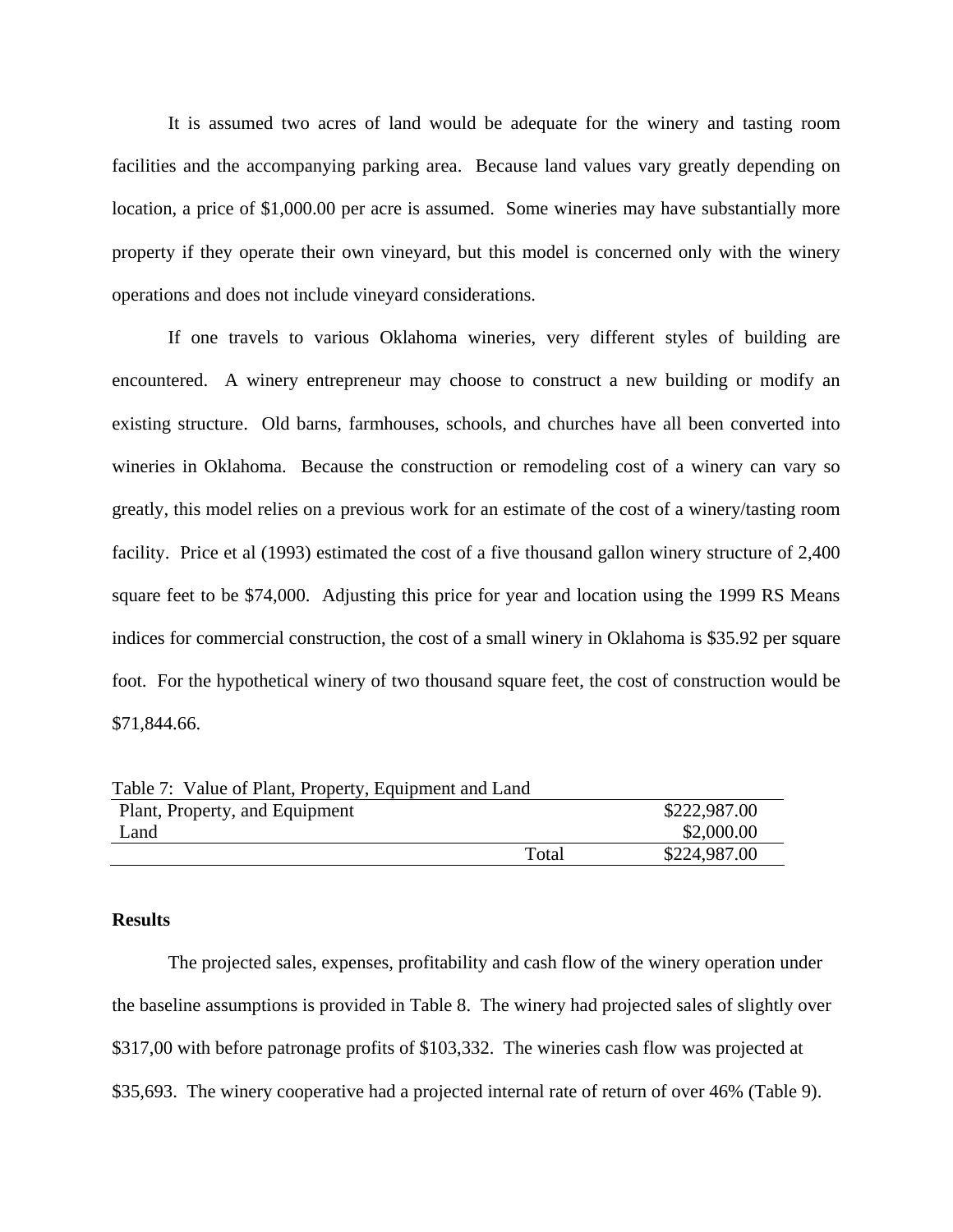However the member's realized return under the baseline structure was 16.29%. The member's tax payments and the distribution of profits to unallocated equity and stock patronage accounted for the differences between the firm's and member's rate of return.

| Table 8: Summary of Income and Expenses (Baseline Scenario-Average of 10 Years) |              |  |  |
|---------------------------------------------------------------------------------|--------------|--|--|
| <b>Gross Sales</b>                                                              | \$317,206    |  |  |
| Variable Costs                                                                  | \$150,918    |  |  |
| <b>Fixed Costs</b>                                                              | \$54,445     |  |  |
| Profit before Patronage                                                         | \$103,332    |  |  |
| <b>Cash Patronage Refund</b>                                                    | \$25,042     |  |  |
| <b>Qualified Patronage Refund</b>                                               | \$35,059     |  |  |
| Non-Qualified Patronage Refund                                                  | \$24,177     |  |  |
| Tax                                                                             | 13,376<br>S. |  |  |
| After Tax Net Savings                                                           | \$31,211     |  |  |
| <b>Cash flow from Operations</b>                                                | \$75,724     |  |  |
| Qualified stock redemption                                                      | \$24,177     |  |  |
| Non-qualified stock redemption                                                  | \$24,177     |  |  |
| Net Cash Flow                                                                   | \$35,693     |  |  |

| Table 9: Return on Investment for Cooperative and Member |                      |                        |                           |  |
|----------------------------------------------------------|----------------------|------------------------|---------------------------|--|
| <b>NPV</b>                                               | IRR<br>(Cooperative) | <b>IRR</b><br>(Member) | Average Cash<br>Flow      |  |
| \$554,166                                                | 46.70%               | 16.29%                 | (Cooperative)<br>\$32,128 |  |

The sensitivity of the winery profits to changes in variable production costs, grape prices and plant and equipment costs are summarized in Tables 10-12. The returns were not particularly sensitive to changes in production costs with each 10% change in costs impacting the internal rate of return by around 1%. Returns were more sensitive to wine prices with each 10% change in wine price impacting returns by over 10%. The projected returns were moderately sensitive to plant cost with each 10% change in plant and equipment costs impact the internal rate or return by around 3%.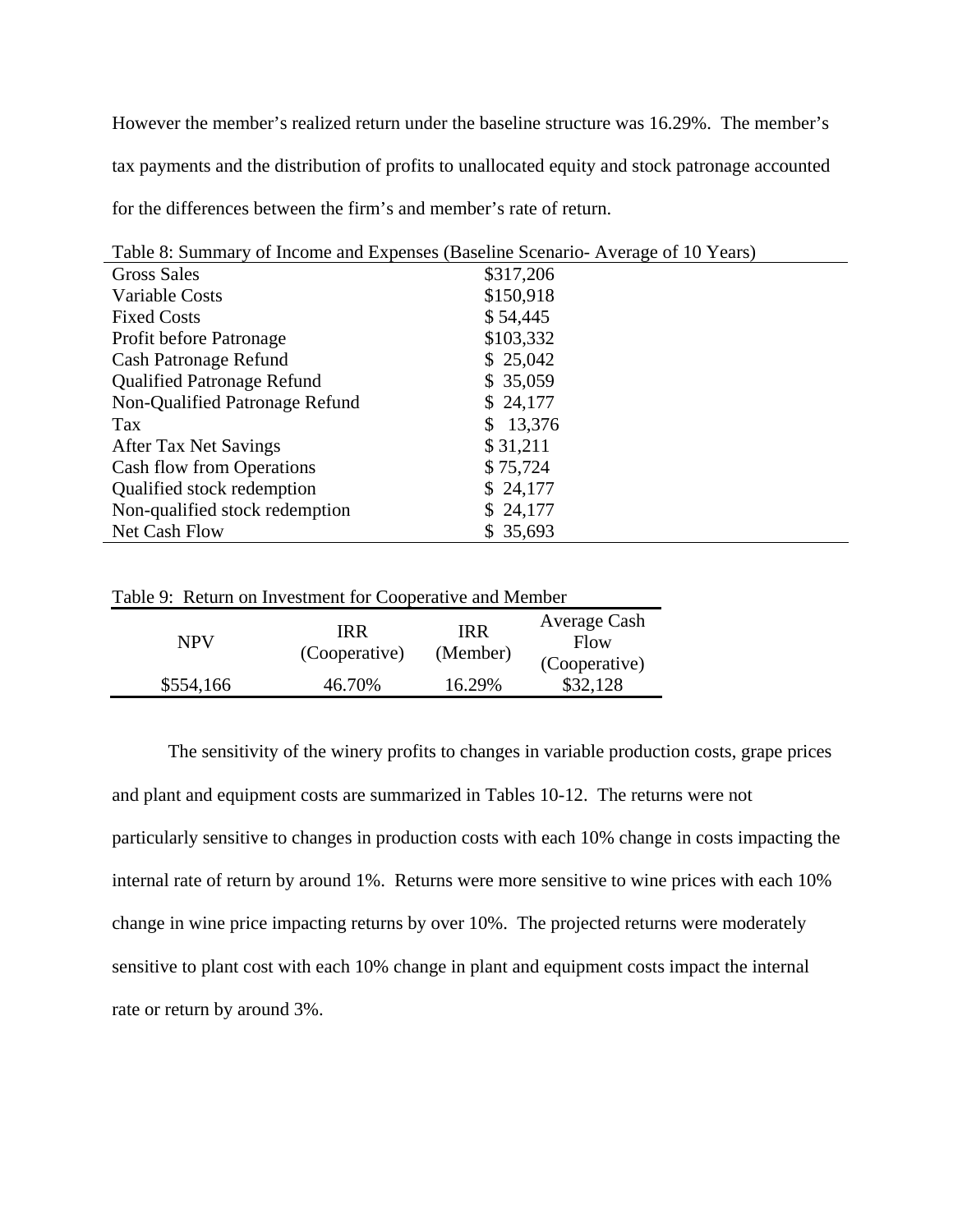| Variable cost        |                                            | <b>IRR</b>    | <b>IRR</b> |               |                          |
|----------------------|--------------------------------------------|---------------|------------|---------------|--------------------------|
| excluding grape cost |                                            | (cooperative) | (member)   |               | <b>Average Cash Flow</b> |
| \$1.09               |                                            | 46.70%        | 16.29%     |               | \$32,128                 |
| \$1.19               |                                            | 45.68%        | 15.84%     |               | \$31,078                 |
| \$1.30               |                                            | 44.66%        | 15.38%     |               | \$30,029                 |
| \$1.41               |                                            | 43.63%        | 14.90%     |               | \$28,979                 |
| \$1.52               |                                            | 42.61%        | 14.42%     |               | \$27,929                 |
| \$1.63               |                                            | 41.57%        | 13.93%     |               | \$26,880                 |
| \$2.17               |                                            | 36.37%        | 11.29%     |               | \$21,632                 |
|                      |                                            |               |            |               |                          |
|                      | Table 11 : Impact of Changes in Wine Price |               |            |               |                          |
| $%$ of               |                                            | Cabernet      |            | <b>IRR</b>    | <b>IRR</b>               |
| <b>Baseline</b>      | Merlot                                     | Sauvignon     | Chardonnay | (cooperative) | (member)                 |
| 70%                  | 9.29                                       | 9.93          | 8.40       | 8.79%         | $-10.07\%$               |
| 80%                  | 10.62                                      | 11.35         | 9.60       | 22.81%        | 2.61%                    |
| 90%                  | 11.95                                      | 12.77         | 10.80      | 35.11%        | 10.61%                   |
| 100%                 | 13.28                                      | 14.19         | 12.00      | 46.70%        | 16.29%                   |
| 110%                 | 14.60                                      | 15.61         | 13.20      | 57.96%        | 20.90%                   |
| 120%                 | 15.93                                      | 17.03         | 14.40      | 69.06%        | 24.86%                   |
| 130%                 | 17.26                                      | 18.44         | 15.60      | 80.08%        | 28.40%                   |
|                      |                                            |               |            |               |                          |

Table 10: Impact of Changes in Variable Costs

# Table 12: Impact of Increase in Plant Cost

| Equipment cost               | <b>IRR</b><br>(cooperative) | <b>IRR</b><br>(member) | Average Cash<br>Flow |
|------------------------------|-----------------------------|------------------------|----------------------|
| \$74,023 (100%)<br>Baseline) | 46.70%                      | 16.29%                 | \$32,128             |
| \$81,425<br>110% Baseline    | 43.26%                      | 14.48%                 | \$30,248             |
| \$88,828<br>120% Baseline    | 40.16%                      | 12.79%                 | \$28,368             |
| \$96,230<br>130% Baseline    | 37.36%                      | 11.20%                 | \$26,488             |

The impact of the various profit allocation and equity structures on the cooperative's and member's return are summarized in Tables 13-16. Changes in the portion of income directed to unallocated reserves (Table 13) had only moderate impact on the cooperative's cash flow or on the member's return. Increasing the portion to unallocated reserves increased the member's projected internal rate of return. This impact was due to the proportionate decrease in the amount distributed as qualified stock. Because the member pays taxes on the amount of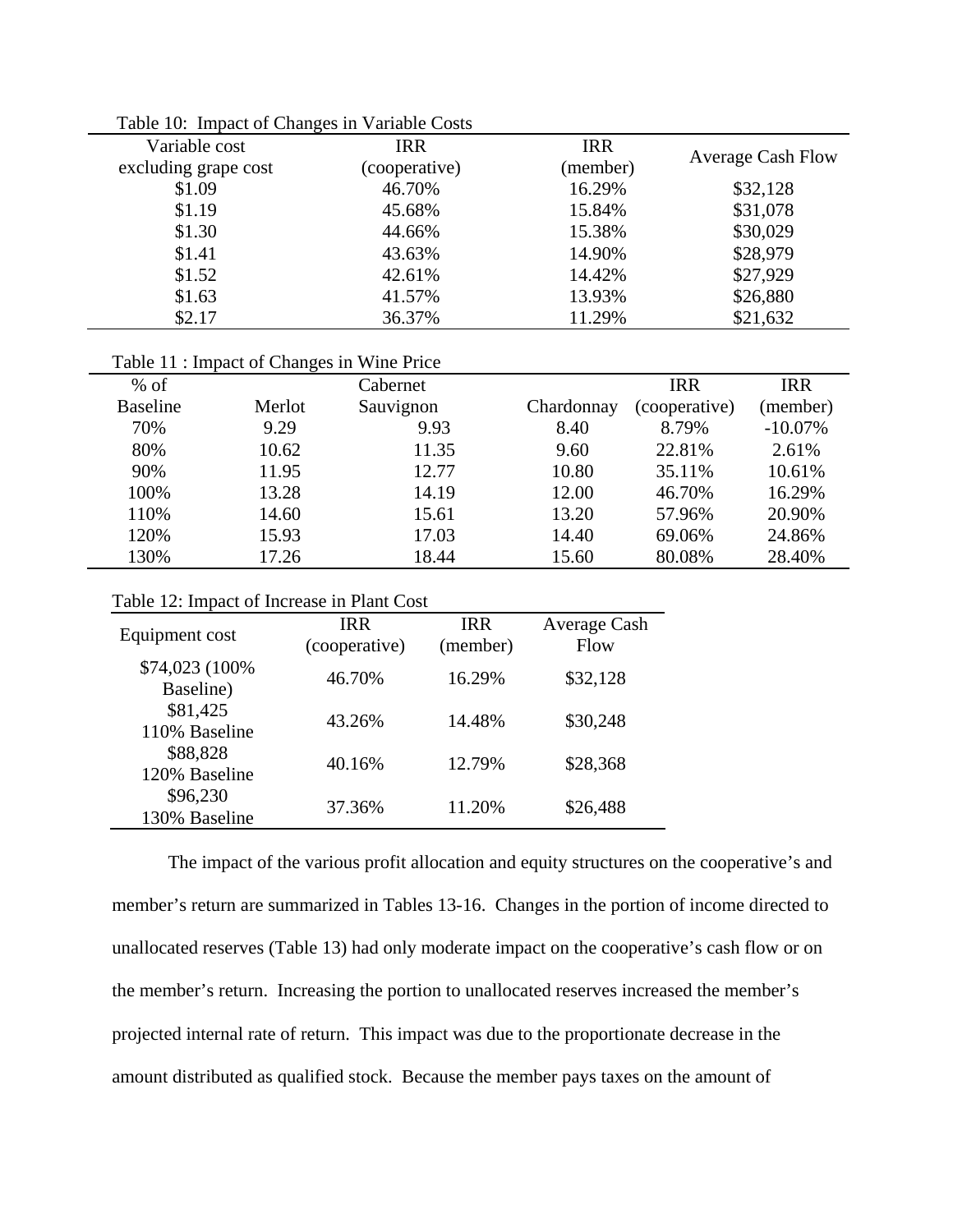qualified stock in the year of distribution but does not receive cash for the stock until it is revolved, higher proportions of qualified stock tends to decrease the member's realized return.

| Percentage to<br>Unallocated<br>Reserve | <b>NPV</b><br>(cooperative) | <b>IRR</b><br>(member) | Average Cash<br>Flow |
|-----------------------------------------|-----------------------------|------------------------|----------------------|
| $0.0\%$                                 | \$554,166                   | 16.24%                 | \$31,804             |
| 5.0%                                    | \$554,166                   | 16.29%                 | \$32,128             |
| 10.0%                                   | \$554,166                   | 16.35%                 | \$32,453             |
| 15.0%                                   | \$554,166                   | 16.41%                 | \$32,779             |
| 20.0%                                   | \$554,166                   | 16.46%                 | \$33,107             |
|                                         |                             |                        |                      |

Table 13: Impact of Increases in Unallocated Reserves

Cash patronage held constant at 25%, qualified and non-qualified stock reduced in proportion to increase in unallocated reserves

Increasing the portion of profits distributed as cash patronage had positive impacts on the member's return and negative impacts on the cooperative's cash flow (Table 14). Increasing the proportion of non-qualified stock distributions (Table 15) had a similar impact. When a cooperative distributes profits in the form of non-qualified stock, the cooperative does not deduct the distribution from taxable income until the stock is redeemed. This shifts the timing of the tax burden from the member to the cooperative. Decreasing the time period for revolving stock (redeeming for cash) also increased the member's return at the cost of reducing the cooperative's cash flow (Table 16).

Table 14: Impact of Increase in Cash Patronage

| Percentage to<br><b>Cash Patronage</b>                            | <b>IRR</b><br>(cooperative) | <b>IRR</b><br>(member) | Average Cash<br>Flow |
|-------------------------------------------------------------------|-----------------------------|------------------------|----------------------|
| Refund                                                            |                             |                        |                      |
| 20.0%                                                             | 46.70%                      | 13.18%                 | \$34,983             |
| 25.0%                                                             | 46.70%                      | 16.29%                 | \$32,128             |
| 30.0%                                                             | 46.70%                      | 19.39%                 | \$29,257             |
| 40.0%                                                             | 46.70%                      | 25.55%                 | \$23,466             |
| 50.0%                                                             | 46.70%                      | 31.68%                 | \$17,608             |
| 60.0%                                                             | 46.70%                      | 37.81%                 | \$11,682             |
| 70.0%                                                             | 46.70%                      | 43.94%                 | \$5,688              |
| 80.0%                                                             | 46.70%                      | 50.08%                 | (\$378)              |
| Allocation to qualified and non-qualified stock refund reduced in |                             |                        |                      |
| proportion to increase in cash patronage                          |                             |                        |                      |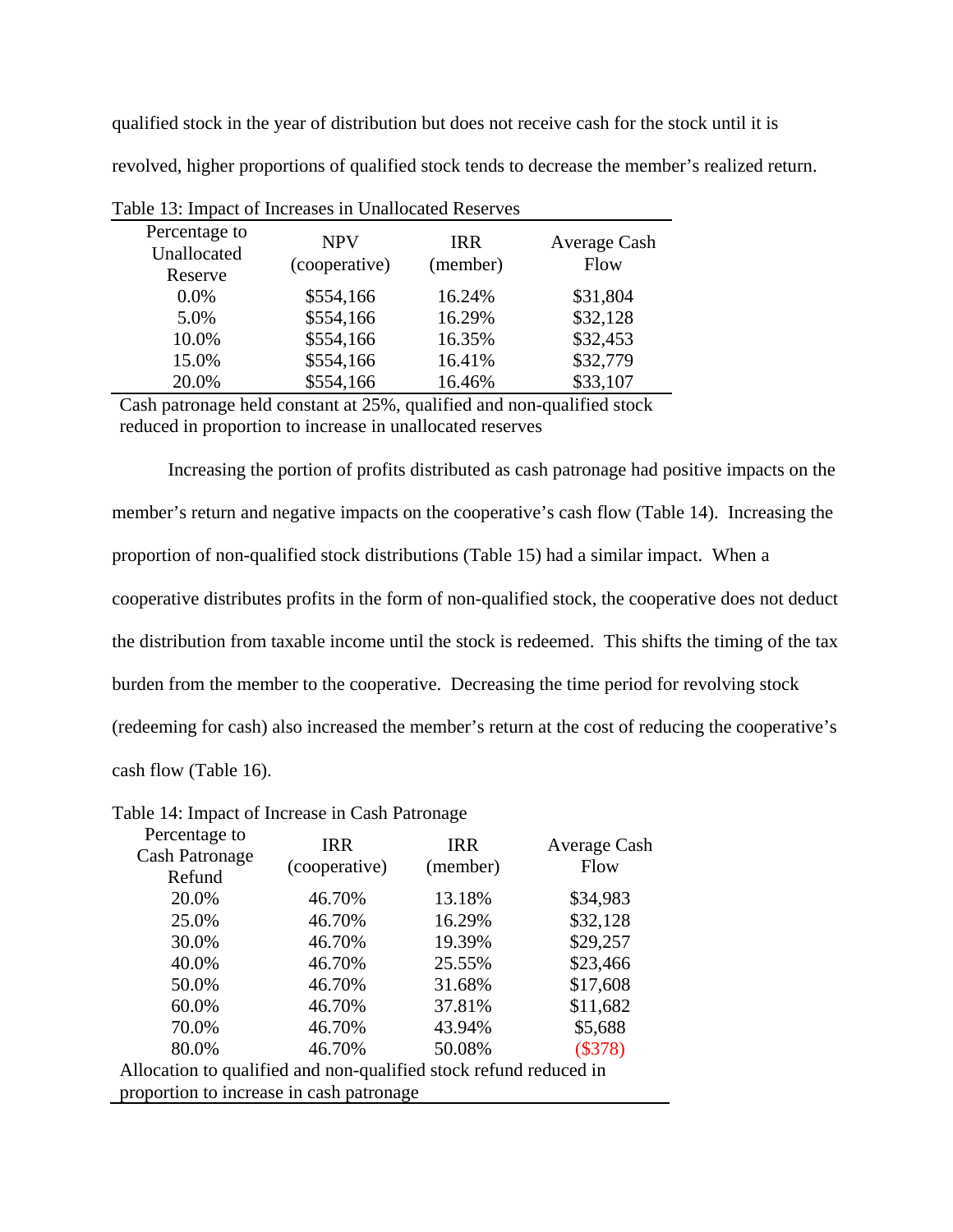| Percentage to                                                      |               |            |              |
|--------------------------------------------------------------------|---------------|------------|--------------|
| Non-Qualified                                                      | <b>IRR</b>    | <b>IRR</b> | Average Cash |
| <b>Stock</b>                                                       | (cooperative) | (member)   | Flow         |
| Patronage                                                          |               |            |              |
| Refund                                                             |               |            |              |
| 70.0%                                                              | 46.70%        | 24.19%     | \$24,544     |
| 60.0%                                                              | 46.70%        | 21.96%     | \$26,711     |
| 50.0%                                                              | 46.70%        | 19.70%     | \$28,878     |
| 40.0%                                                              | 46.70%        | 17.44%     | \$31,044     |
| 35.0%                                                              | 46.70%        | 16.29%     | \$32,128     |
| 30.0%                                                              | 46.70%        | 15.15%     | \$33,211     |
| 20.0%                                                              | 46.70%        | 12.84%     | \$35,378     |
| 10.0%                                                              | 46.70%        | 10.51%     | \$37,545     |
| 0.0%                                                               | 46.70%        | 8.16%      | \$39,711     |
| Cash patronage held constant at 25%, percentage of qualified stock |               |            |              |
| patronage refunded reduced in proportion to increase in non-       |               |            |              |
| qualified stock refund                                             |               |            |              |

Table 15: Impact of Increase in Non-Qualified Stock Refund

|  | Table 16: Impact of Revolving Period for Qualified and Non-Qualified Stock |  |
|--|----------------------------------------------------------------------------|--|
|  |                                                                            |  |

| Revolving period | <b>IRR</b> | <b>IRR</b> | Average Cash<br>Flow |
|------------------|------------|------------|----------------------|
|                  | 46.70%     | 43.87%     | (\$373)              |
| 2                | 46.70%     | 35.57%     | \$6,767              |
| 3                | 46.70%     | 29.89%     | \$13,292             |
| 4                | 46.70%     | 25.53%     | \$19,090             |
| 5                | 46.70%     | 21.89%     | \$24,437             |
| 6                | 46.70%     | 18.95%     | \$28,500             |
|                  | 46.70%     | 16.29%     | \$32,128             |
| 8                | 46.70%     | 13.85%     | \$35,299             |
| 9                | 46.70%     | 11.69%     | \$37,794             |
| 10               | 46.70%     | 8.87%      | \$40,872             |

# **Conclusions**

The winery feasibility template provides an excellent planning tool for entrepreneurs who are considering a wine production enterprise. The incorporation of drop down menus for selections of grapes and wine blends helped to provide a user friendly but robust tool. The feasibility projections indicated the winery to be an attractive business investment. The